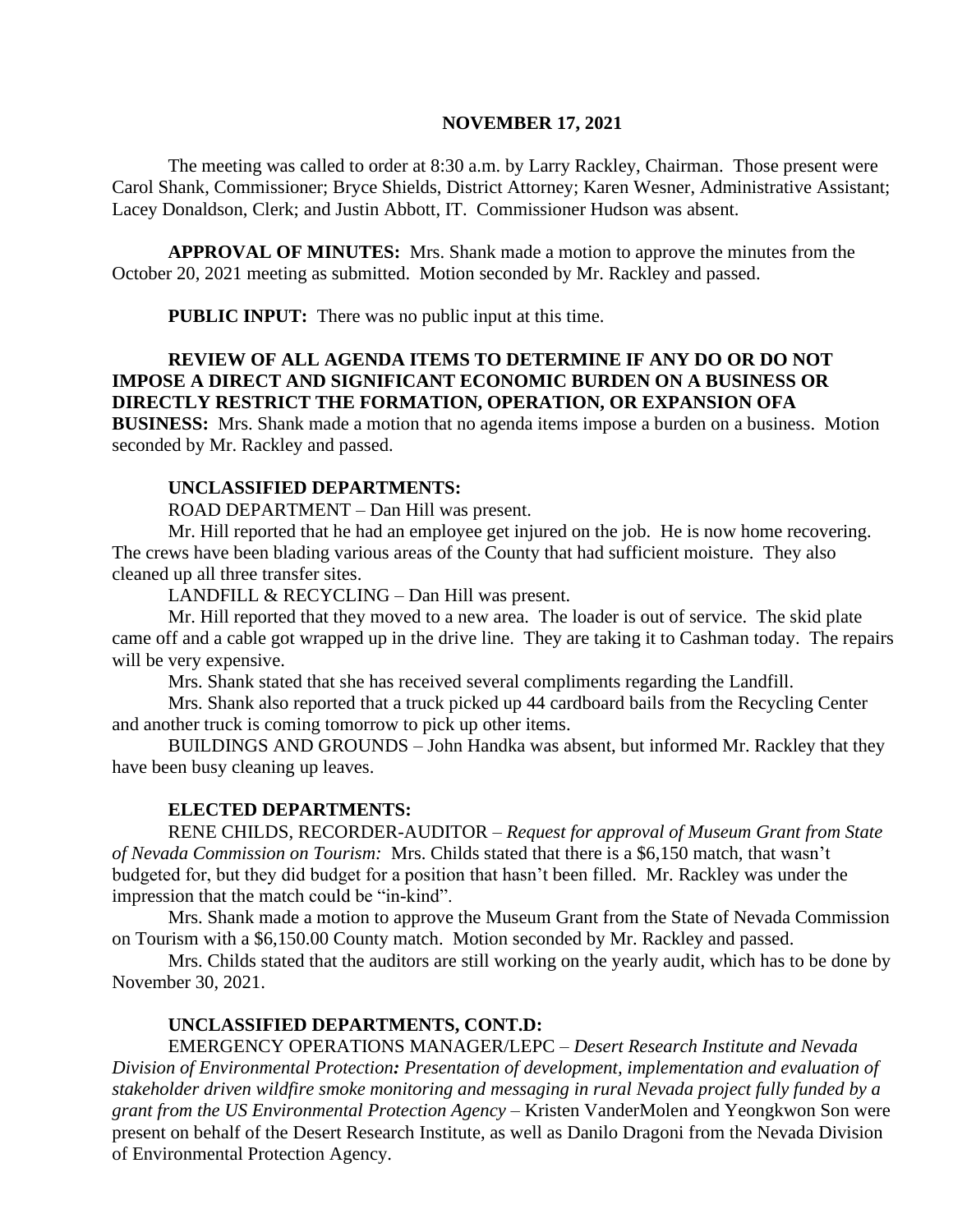Mr. Dragoni gave an overview of the project. The goal is to increase wildfire smoke risk mitigation in Northern Nevada counties. After evaluating and testing various sensors, they will be deployed to 3-4 sites in each county. With the data collected they will develop educational material for emergency managers to use to address the needs of the public.

Ms. VanderMolen also spoke about the funding, stating that there is no cost to the counties. She also stated that they have been speaking with Sean Burke, Pershing County Emergency Manager, and he will continue to work with them on project implementation. It was noted that there will be an app that the public can use to look at the air quality monitoring. It will also be on the NDEP website. The project will run over two years, with a plan to deploy the sensors this Spring.

Mrs. Shank made a motion to support the Desert Research Institute and the Nevada Division of Environmental Protection in regard to their wildfire smoke monitoring and messaging project in rural Nevada, which is fully funded by a grant from the US Environmental Protection Agency. Motion seconded by Mr. Rackley and passed.

#### FIRE AND AMBULANCE DEPARTMENTS –

*LOVELOCK FIRE AND AMBULANCE:* Chief Wilcox was present.

Chief Wilcox stated that at the last meeting he was asked for a report that broke out calls in the County from calls in the City, etc. He was able to print out the report; however, he needs to redact some information before giving it to the Board. He did report that in the last 26 day period, they had 31 calls, the rescue truck was sent out 8 times, and they had 2 fire calls. They transported patients to the Airport 4 times. 13 calls were in the City, 11 were out of town and they had one transfer. Chief Wilcox stated that he would figure out how to run the report without the patient information.

Chief Wilcox also reported that they had skills checks last night. Last week they re-certified CPR. Chief Wilcox attended a meeting with the BLM on November  $6<sup>th</sup>$  for a fire season recap. The engine the Lovelock Department is receiving from the BLM should be here after the first of the year. There was a Chief's meeting on Friday, November  $12<sup>th</sup>$ . Mr. Rackley also attended.

*FIRE INSPECTIONS, GRANT UPDATES:* Michael Heidemann was present.

Mr. Heidemann spoke about the Firefighter I training and certifying agencies. It is required for Federal Funding. Mr. Heidemann is working on a grant for SCBAs (Self-Contained Breathing Apparatus). He is waiting for updated quotes, but it will be approximately \$413,000 with an \$18,700 match. This would purchase 50 complete systems with a spare bottle for each one. Mrs. Shank asked how we ensure the departments are meeting the qualifications. Mr. Shields stated that the Board only controls their budget. If they want to qualify for these types of grants, they need to meet the requirements. Mr. Heidemann stated that the grant application is due December 17<sup>th</sup>. There will be an item on the next agenda for approval.

Mr. Heidemann also spoke about the SAFER Grant. It should be opening up soon as well. He needs a business plan. Mr. Heidemann would like to see a position included to oversee the fire training of the departments. Mr. Shields asked what the SAFER Grant can do for ambulance services. Mr. Heidemann stated that you can apply separately, but it has to be non-affiliated with a fire department. You can apply for staffing that is EMS, as long as it is tied to the Fire side. Mr. Heidemann thinks the award will be for 36 months. The grant is usually awarded in May or June.

Commissioner Hudson joined over the phone. She feels the SAFER Grant is a positive move, but how do you fund it when the grant goes away. Mrs. Shank feels that is a risk we have to take.

Mr. Shields spoke about addressing the concerns of the Safety Committee, which we are doing by hiring an EMS coordinator; looking at outside EMS providers; and applying for grants to pay for additional positions. He hopes this shows that the Board is serious about improving the service.

Mr. Heidemann also spoke about inspections. They were having some issues with the City, but he has spoken with the Mayor.

*APPROVAL OF JOB DESCRIPTION FOR PERSHING COUNTY EMERGENCY SERVICES COORDINATOR POSITION:* Chief Wilcox thinks the title should be "Emergency Medical Services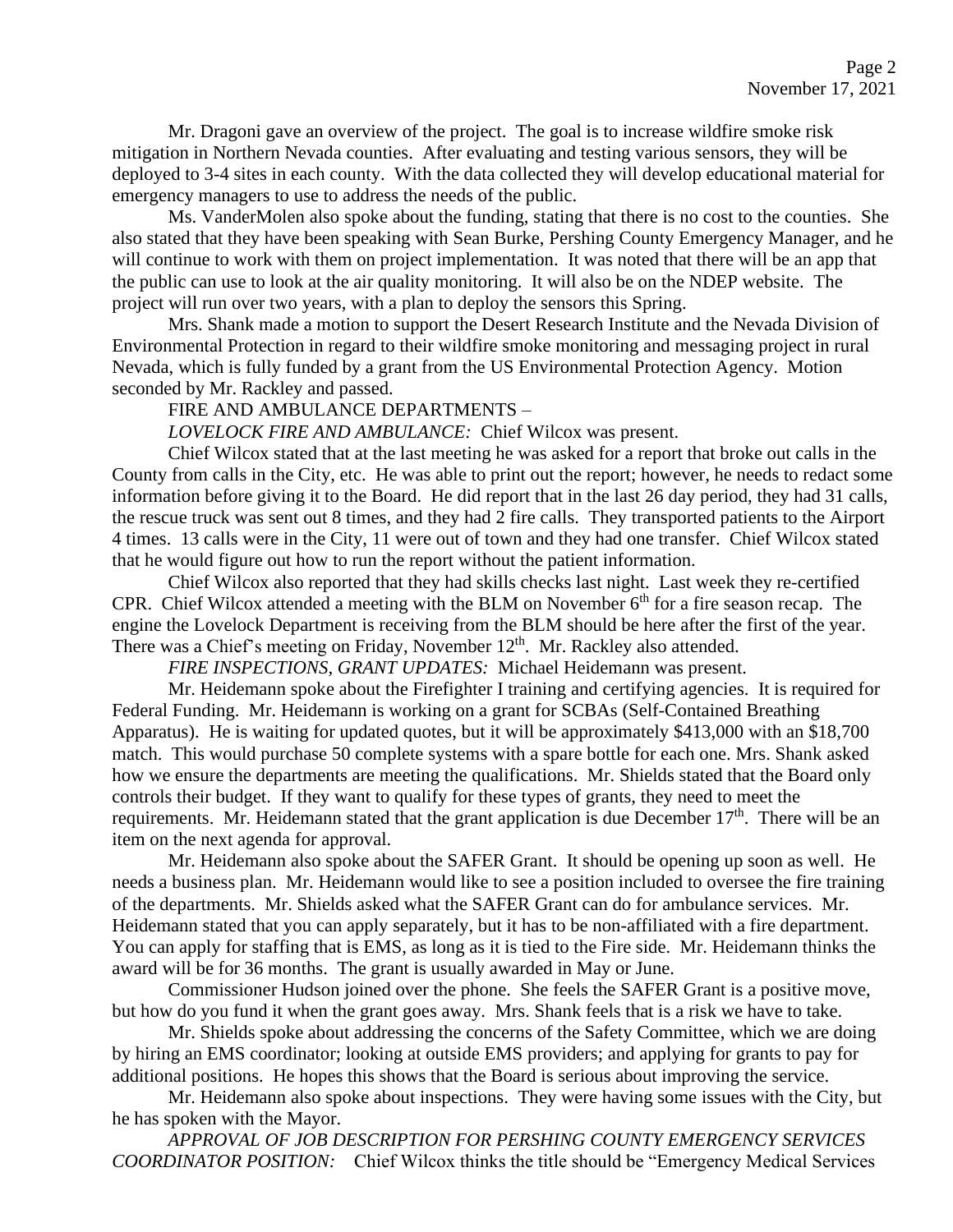Coordinator". Mrs. Shank stated that she did a complete revision. She asked why the minimum age is 21. Chief Wilcox stated that is in their by-laws. Mrs. Shank was concerned that putting an age restriction would be discrimination. Mr. Shields stated that it is fine for the Department's volunteers, but we should not have it for a County employee. Mrs. Shank and Mrs. Hudson were not ready to approve the job description.

SAFETY / CHN / CEMETERY – Cheryl Haas submitted a written report, which was read by Mrs. Shank. All clinics have been approved to start immunizing children 5 years and up for COVID, but they haven't received any interest as of yet.

IT DEPARTMENT – Justin Abbott was present.

Mr. Abbott reported on the new phone system. He will reach out to the departments next week about implementing the many features that are available. Both buildings have also been switched over to the new NNIS internet service, with the exception of our state portals, which will take a little more work.

*Emergency approval of equipment for early deployment of Star2Star Phone System to replace inoperable Nortel Phone System in the amount of \$3,242.25 initial and \$64.96 per month:* Mrs. Shank made a motion to approve the emergency expenditure for equipment for the early deployment of the Star2Star Phone System to replace the inoperable Nortel Phone System in the amount of \$3,242.25 initially and then \$64.96 per month. Motion seconded by Mrs. Hudson and passed.

# **ELECTED DEPARTMENTS, CONT.D:**

LACEY DONALDSON, CLERK-TREASURER – *Approval of corrections/changes to the Tax Roll:* Mrs. Donaldson presented the Board with three corrections as follows:

APN #007-141-23, Gibson MH#000017, Gibson

APN #088-010-20, Heizer

Mrs. Shank made a motion to approve the corrections as submitted. Motion seconded by Mrs. Hudson and passed.

#### **UNCLASSIFIED DEPARTMENTS, CONT.D:**

ECONOMIC DEVELOPMENT – Heidi Lusby-Angvick was present over the phone. Mrs. Lusby-Angvick stated that she attended the WNDD Retreat the first week of November. It was well attended. She also spoke about the Economic Futures Conference in Winnemucca.

#### **PLANNING & BUILDING DEPARTMENT / IMLAY WATER / PERSHING**

**ELECTRIC:** James Evans was present.

REQUEST FOR REVIEW AND APPROVAL OF A PARCEL MAP APPLICATION ON APN #007-241-39 FOR PAVILION HOMES, LLC. THE APPLICANT IS PROPOSING TO DIVIDE THE CURRENT PARCEL INTO (1) 21,172 SQ. FT. AND (1) 14,518 SQ. FT. PARCEL, ZONED INDUSTRIAL AND LOCATED AT 600 INDUSTRIAL WAY, LOVELOCK, PERSHING COUNTY, NV – Robert Kennerson was present.

Mr. Evans stated that the Planning Commission recommended approval at their November 3, 2021 meeting.

Mrs. Shank made a motion to approve the parcel map application as presented. Motion seconded by Mrs. Hudson and passed.

UPDATE – Mr. Evans stated that the company came out and epoxied over 100 rust spots on the Imlay Water tank. He will be scheduling an appointment for next year and we will do cleaning and inspections yearly until we can replace the tank. Mr. Evans also spoke about funding. He has looked into USDA funding, but exploring our options has brought up other issues. We are currently in noncompliance with Well 2 because it can't be used indefinitely if Well 1 goes down. A new tank is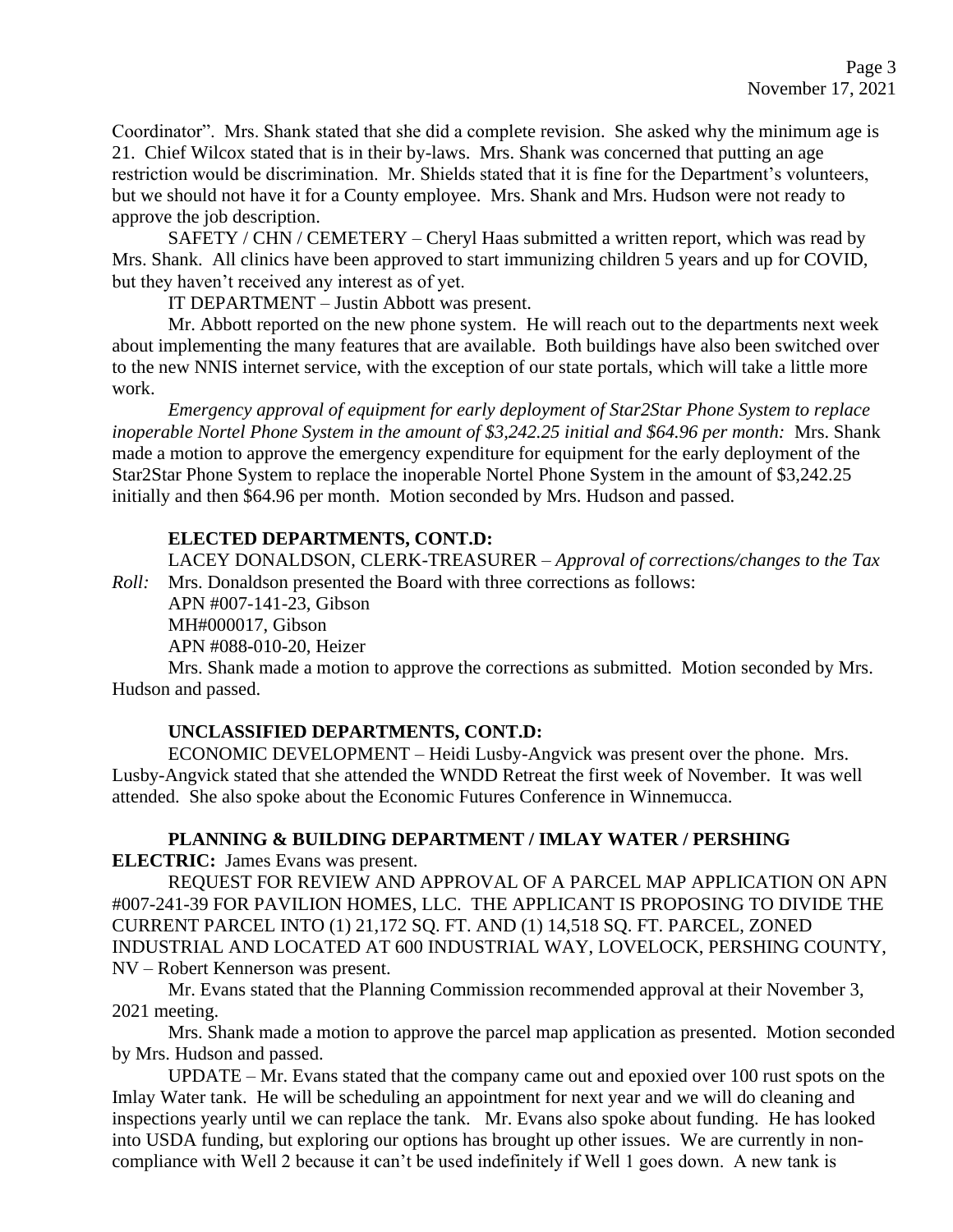\$870,000. To address all issues, we are looking at \$3,033,000. To qualify for funding, we need to go out for an RFP, which Farr West can help with. Mrs. Shank stated that she was on a call with NDEP and they have grant funding for water projects, but you have to be able to show job growth. Mr. Evans stated that the deadline to apply for a USDA Loan is February  $15<sup>th</sup>$ . Mr. Evans stated that the alternative is putting up a temporary tank, so that our tank can be refurbished. This, however, would not alleviate the problems with Well 2.

#### **UNCLASSIFIED DEPARTMENTS, CONT.D:**

COOPERATIVE EXTENSION – *Discussion regarding Admin Clerk I/II position being a county position or a UNR position and possibly advertising/hiring to fill the position:* Mr. Rackley has corresponded with UNR and they aren't prepared to do anything until after the 1<sup>st</sup> of the year. Mrs. Shank spoke with someone as well and they are going to move forward, the process just takes longer through them. Mr. Rackley would like to see the County move forward so the new person can train with the retiree. Mr. Shields stated we have to wait for UNR to make that decision.

**GRASS VALLEY ADVISORY BOARD:** No report was given. Mrs. Shank will attend their next meeting.

**DERBY FIELD AIRPORT:** Mr. Rackley went out to test the gate, which is working fine, and there was a big Cessna on the runway. They were setting up to do a topo map.

**UPDATE FROM EMERGENCY MANAGEMENT RELATING TO COVID-19; LIST OF PROPOSED PROJECTS; PRIORITIZING AND CHANGING/AMENDING THE PROJECTS FOR ALLOCATION OF THE COVID-19 AMERICAN RESCUE PLAN FUNDING FOR PERSHING COUNTY IN THE AMOUNT OF \$1,306,252.00:** There was no discussion.

**REPORT FROM LEGAL COUNSEL:** Mr. Shields did not have anything to report.

**REPORT FROM ADMINISTRATIVE ASSISTANT / HR REP:** Mrs. Wesner reported that a POOL/PACT representative was out yesterday and did our HR Assessment. They looked at our job descriptions, personnel files, personnel rules, etc. Once the assessment is completed, it will be given to the Board for review.

**ITEMS FOR FUTURE AGENDAS:** No items were discussed.

**CORRESPONDENCE:** There was no additional correspondence.

# **MATTERS OF THE BOARD FOR DISCUSSION, BOARD MEMBER REPORTS,**

**BOARD LIAISON REPORTS:** Mrs. Hudson attended the CNWA (Central Nevada Water Authority) meeting. Nye County is having some issues as all the local water district's members have resigned.

Mrs. Shank didn't have anything. Mrs. Shank asked if the Ambulance discussion was going to be on the regular agenda for December 1<sup>st</sup>. Mr. Shields added that the recommendations of the committee did not include fire districts, as there is no funding viability.

Mr. Rackley spoke about the TV Board. The propane tank has been filled, so we should be getting a bill. Mrs. Childs will watch for it.

**PUBLIC INPUT:** There was no public comment at this time.